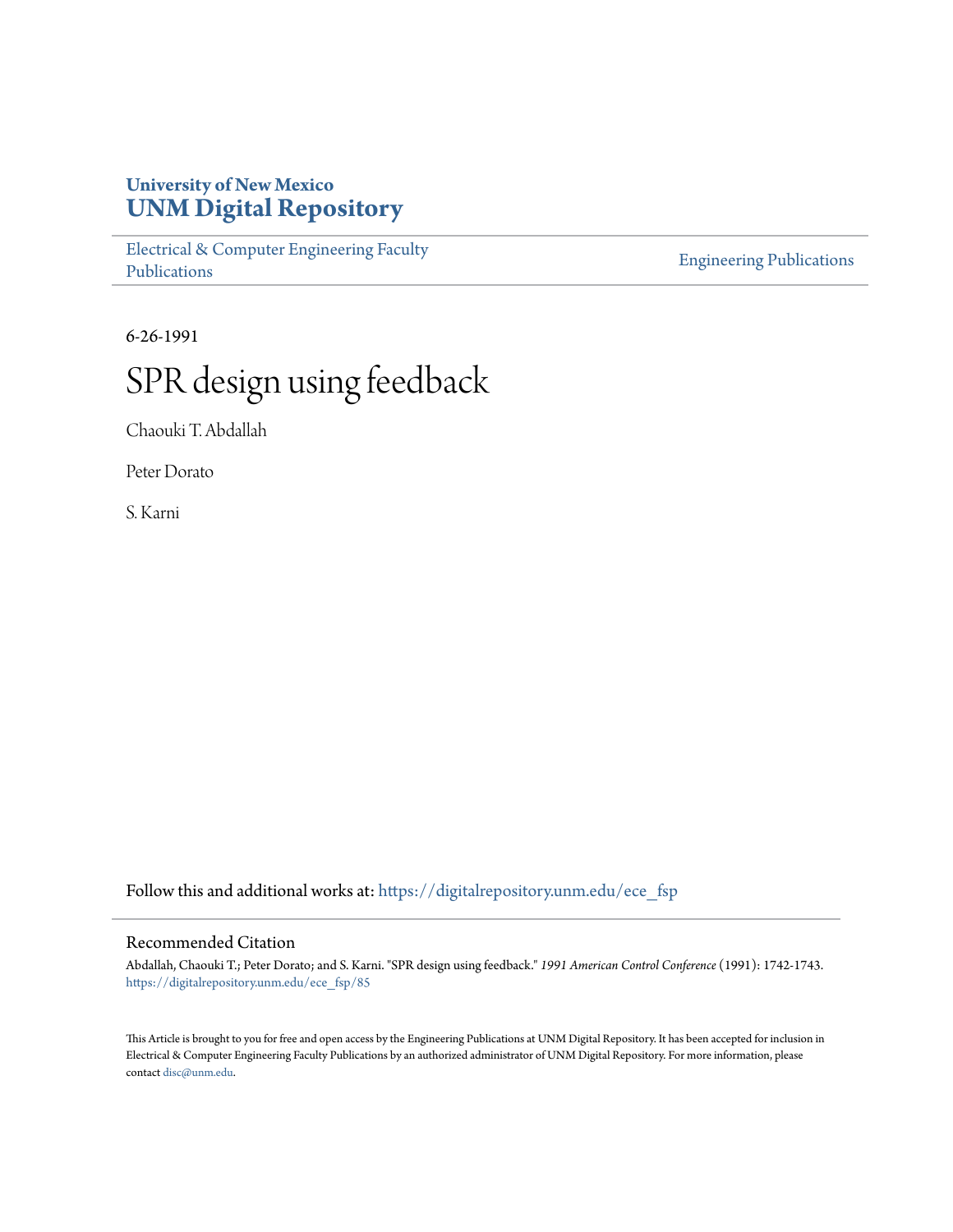## TP5 17:30

#### SPR DESIGN USING FEEDBACK

by C. Abdallah, P. Dorato, and S. Karni EECE Department University of New Mexico

Albuquerque, NM <sup>87131</sup>

#### ABSTRACT

In this paper we derive necessary and sufficient oonditions for a square transfer matrix to be rendered Strictly-Positive-Real (SPR) using output feedback. These conditions are then related to the existence of stable inverse systems.

#### I. INTRODUCTION

The concepts of Positive-Real (PR) aid Strictly-Positive-Real (SPR) functions and matrices have been very useful in network theory [11, adaptive and robust control [2]. When dealing with uncertain systems, a nominal SPR transfer function allows for large passive uncertainties without the loss of stability [2,4,5]. It is then important to be able to test a given transfer matrix for its positive-realness and, more importantly, to make a given transfer matrix positive-real. The standard definition of SPR matrices [4), termed strong SPR, is usually difficult to apply. Moreover, it was; recently shown [5] that the strong SPR definition is overly restrictive for control theory applications. In this paper we will use the trm SPR to denote weak SPR matrices as defined in [5,6) and reviewed in the next section.

On the other hand, if a given transfer matrix is not SPR, the question of whether a feedback controller might make the closed-loop system SPR is of considerable interest. What has been lacking, however, is a set of conditions that will answer the existence question: Given a transfer matrix  $P(s)$ , does a controller that will make it SPR exist? The conditions should be necessary and sufficient and, moreover, <sup>a</sup> construction of the controller (when it exists) is desirable. A partial answer to the existence and construction questions was given in [7]. In [9], Sufficient existence conditions were found for the singleinput-single-output case. In the present paper, we provide a simple proof of the results in [7] and extend these results to more general cases.

This paper is organized as follows: In section II, we review the available SPR definitions for transfer matrices. In section III, we define the problem and present our results on designing controllers to make a closed-loop system SPR. An example is given in section IV and our conclusions are presented in section V.

#### L. WHICH SPRt?

Consider is a multi-input-multi-output linear time-invariant system

$$
\begin{aligned}\n\dot{x} &= A\mathbf{x} + B\mathbf{u} \\
\mathbf{y} &= C\mathbf{x} + D\mathbf{u}\n\end{aligned}
$$
\n(2.1) or

where x is an n vector, u is an m vector, y is a  $\neq$  vector,  $A, B, C$ , and  $D$  are of the appropriate dimensions. The corresponding transfer function matrix is

$$
P(s) = C(sI - A)^{-1}B + D \qquad (2.2)
$$

We will first assume that the system has an equal number of inputs and outputs, i.e.  $p = m$  Then define the relative degree n<sup>'</sup> as follows:  $n^* = 0$  if det  $(D) \neq 0$ , and  $n^* = m$  if det  $(D) = 0$  but det  $(CB) \neq 0$ . A formalism for the poles and zeros of multivariable systems is given in  $[8]$  and may be used to justify the definition of  $n$ . To simplify our notation we will denote the Hermitian part of a real, rational transfer matrix  $T(s)$  by  $He[T(s)] = \frac{1}{2}[T(s) + T^{T}(s')]$ where  $s^*$  is the complex conjugate of  $s$ . A number of definitions have been given for SPR functions and matrices [4,6]. It appears that the most useful definition for control applications is the following [5)

Definition 2.1: An  $m \times m$  matrix  $T(s)$  of proper real rational functions which is not identically zero is (weak) SPR if

1) All elements of  $T(s)$  are analytic in the right half plane Re(s) $\geq 0$ , and

2) The matrix  $He[T(s)]$  is positive definite for  $Re(s) > 0$ .

 $\mathbf{a}$ 

The more standard definition of SPR matrices advocated in [41 is more restrictive than definition 2.1. In fact, a long held view was that strong SPR was needed to prove the Meyer-Kalman-Yakubovitch (MKY) lemma, which is after alI, the major application of SPR concepts in control systems. As shown in [5] however, the weak SPR definition is just as useful in this regard and will therefore be adopted in this paper. Note that, from minimum real-part arguments given in [1], condition 2) of definition 2.1 is equivalent to  $He[T(jw)] > 0$  for all w.

#### IIL SPR USING FEREDBACK

The question addressed in this paper is to find conditions on (2.1) so that a feedback controller will render the closed-loop system SPR. The result of theorem 3.1 first appeared in [7] for the case of static output feedback, i.e.  $u = -\gamma Ky + r$ . The corresponding closedloop system is then given by

$$
\begin{aligned} \dot{\mathbf{z}} &= (A - \gamma B K C) \mathbf{z} + B \mathbf{r} \\ \mathbf{y} &= C \mathbf{z} \end{aligned} \tag{3.1}
$$

or in the frequency-domain

$$
Y(s) = [I + \gamma KP(s)]^{-1}KP(s)R(s)
$$
\n(3.2)

We present <sup>a</sup> simple frequency domain proof, to show the existence of  $K$  and  $\gamma$  that will render the closed-loop system SPR.

Theorem 3.1: Let system  $(2.1)$  be stabilizable and detectable and let its relative degree be  $n^* = m$ . Then there exists a nonsingular K and a positive scalar  $\gamma$  such that the closed-loop system (3.2) is SPR, if and only if  $P(s)$  is minimum phase.

Proof: Sufficiency: Consider the closed-loop transfer function

$$
T(s) = [I + \gamma KP(s)]^{-1}KP(s)
$$
 (1)

$$
T(s) = [P^{-1}(s)K^{-1} + \gamma I]^{-1}
$$
\n(2)

Since  $P(s)$  is minimum phase with a relative degree  $n^* = m$ , its inverse  $P^{-1}(s)$  will be given by

$$
P^{-1}(\varepsilon) = \varepsilon L + P_1(\varepsilon) \tag{3}
$$

where  $P_1(s)$  is proper and stable, and det  $(L) \neq 0$ . In fact, det $(CB) \neq 0$ and  $L = (CB)^{-1}$ . On the other hand, since  $P(s)$  is minimum phase,  $P_1(s)$  can not have any poles in Re  $(s) \ge 0$ . It is now obvious that  $T(s)$  will be stable if and only if  $W(s) = [P^{-1}(s)K^{-1} + \gamma I]$  has no zeros in  $\text{Re}(s) \geq 0$ . Let K be given by

$$
K = (CB)^{-1} \tag{4}
$$

then.

$$
W(s) = sI + P_1(s)CB + \gamma I \tag{5}
$$